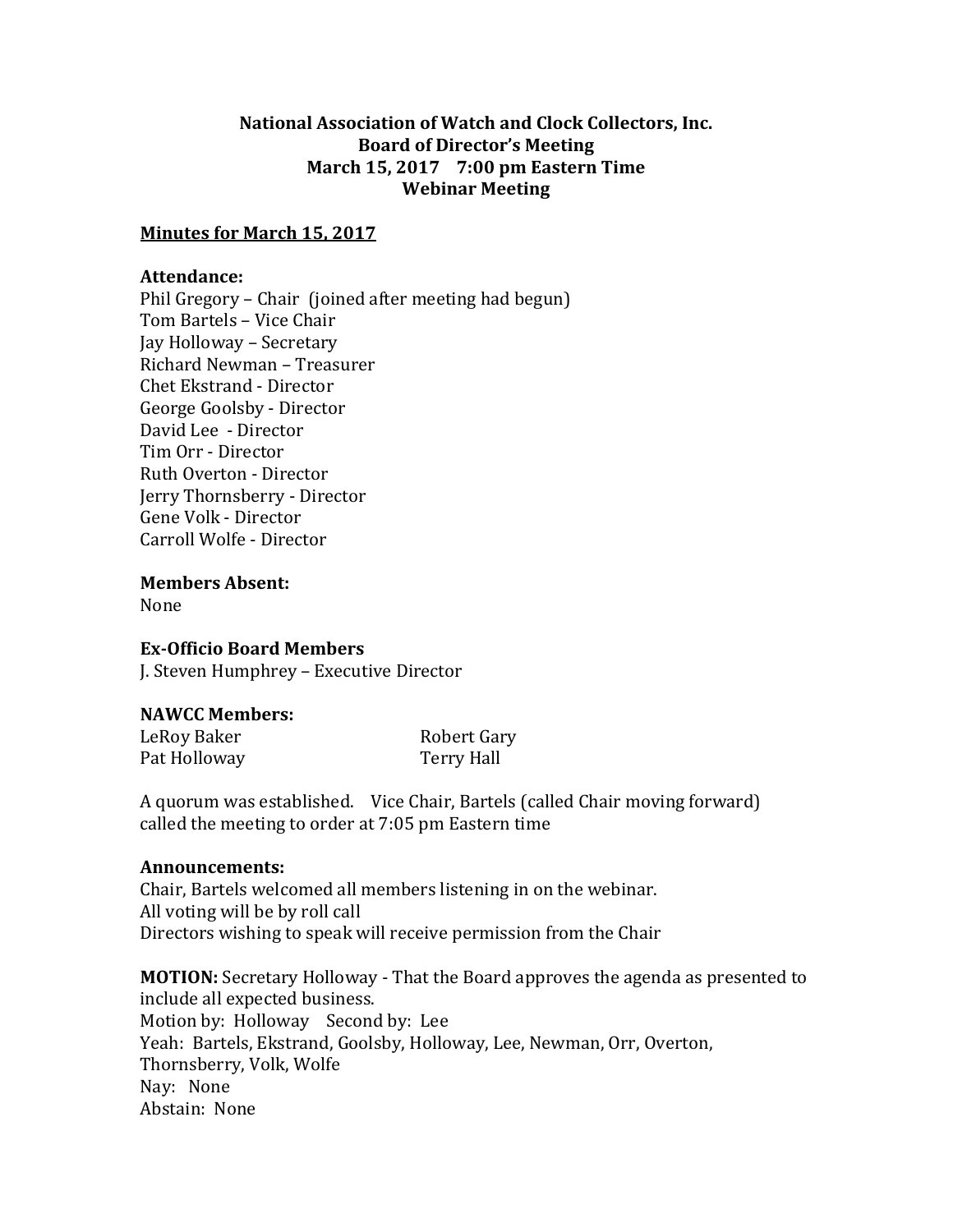Absent: Gregory Motion: Passed

**MOTION:** Move that the Board approve the minutes of the January 2017 meeting. Motion by: Holloway Second by: Wolfe Yeah: Bartels, Ekstrand, Holloway, Lee, Newman, Orr, Overton, Thornsberry, Volk, Wolfe Nay: None Abstain: Goolsby Absent: Gregory, Motion: Passed

**Item:** The next BOD meeting will be held April 19, 2017 at 7:00 pm Eastern Daylight Saving Time

**MOTION:** Move to approve the Museum Collections Committee candidate for the J. Bryson and Mary Lou Moore Distinguished Service Award as required by the Standing Rules Section 2 – e.

**History:** (e) The J. Bryson and Mary Lou Moore Distinguished Service Award An award to recognize distinguished and outstanding service to the Museum. Selection of candidates may be by the Museum Collections Committee, with approval by the Board. A plaque will be presented to the recipient at the national convention. Motion by: Holloway Second by: Thornsberry Yeah: Bartels, Ekstrand, Goolsby, Holloway, Lee, Newman, Orr, Overton,

Thornsberry, Volk, Wolfe Nay: None Abstain: None Absent: Gregory Motion: Passed

The name of the winner is Adam Harris.

**MOTION:** Move to recall the charter for Chapter 67 per the Bylaws Article VII Section 5. History: The Chapter has not meet in years and no member has accepted taking positions as a Chapter officer. Motion by: Holloway Second by: Lee Yeah: Bartels, Ekstrand, Goolsby, Gregory, Holloway, Lee, Newman, Orr, Overton, Thornsberry, Volk, Wolfe Nay: None Abstain: None Absent: None Motion: Passed

Vice-Chair Bartels passed the gavel back to the Chair Gregory.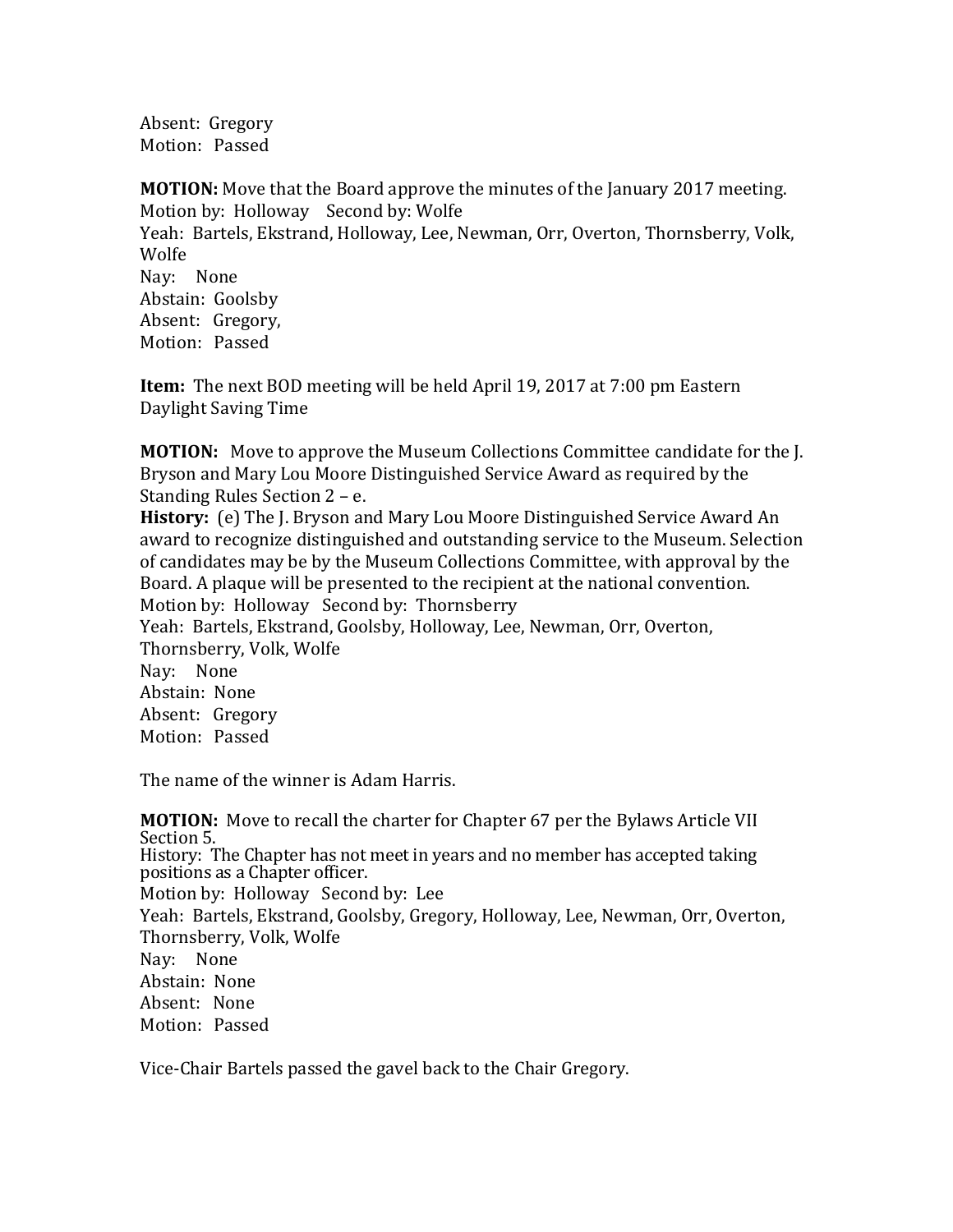**MOTION:** Move to approve the budget for the 2017 Symposium at the Museum of Fine Arts, Boston MA as presented. Motion by: Bartels Second by: Lee Yeah: Bartels, Ekstrand, Goolsby, Gregory, Holloway, Lee, Newman, Orr, Overton, Thornsberry, Volk, Wolfe Nay: None Abstain: None Absent: None Motion: Passed

**MOTION:** Move that Preliminary Budget for the 2018 Ward Francillon Time Symposium at the Henry Ford Museum and Greenfield Village, Dearborn MI be approved as presented. Motion by: Holloway Second by: Lee Yeah: Bartels, Ekstrand, Goolsby, Gregory, Holloway, Lee, Newman, Orr, Overton, Thornsberry, Volk, Wolfe Nay: None Abstain: None Absent: None Motion: Passed

The Chair opened the floor up to the members who were in attendance to speak. No one in attendance requested to speak.

**MOTION:** Move that the Board go into Executive Session. Motion by: Holloway Second by: Bartels Yeah: Bartels, Ekstrand, Goolsby, Gregory, Holloway, Lee, Newman, Orr, Overton, Thornsberry, Volk, Wolfe Nay: None Abstain: None Absent: None Motion: Passed

After the Executive Session ended the following motion was made.

**MOTION:** Move that the Board adopt the following resolution: WHEREAS NAWCC recognizes Katie Knaub, retiring Director of Education, has made contributions to the benefit of NAWCC, since September 2005 to January 2017, THEREFORE, BE IT NOW RESOLVED that the Board of Directors of the National Association of Watch and Clock Collectors expresses its sincere appreciation and gratitude to Katie Knaub for her exemplary service to horology and the NAWCC. Motion by: Holloway Second by: Wolfe Yeah: Bartels, Ekstrand, Goolsby, Gregory, Holloway, Lee, Newman, Orr, Overton, Thornsberry, Volk, Wolfe Nay: None Abstain: None